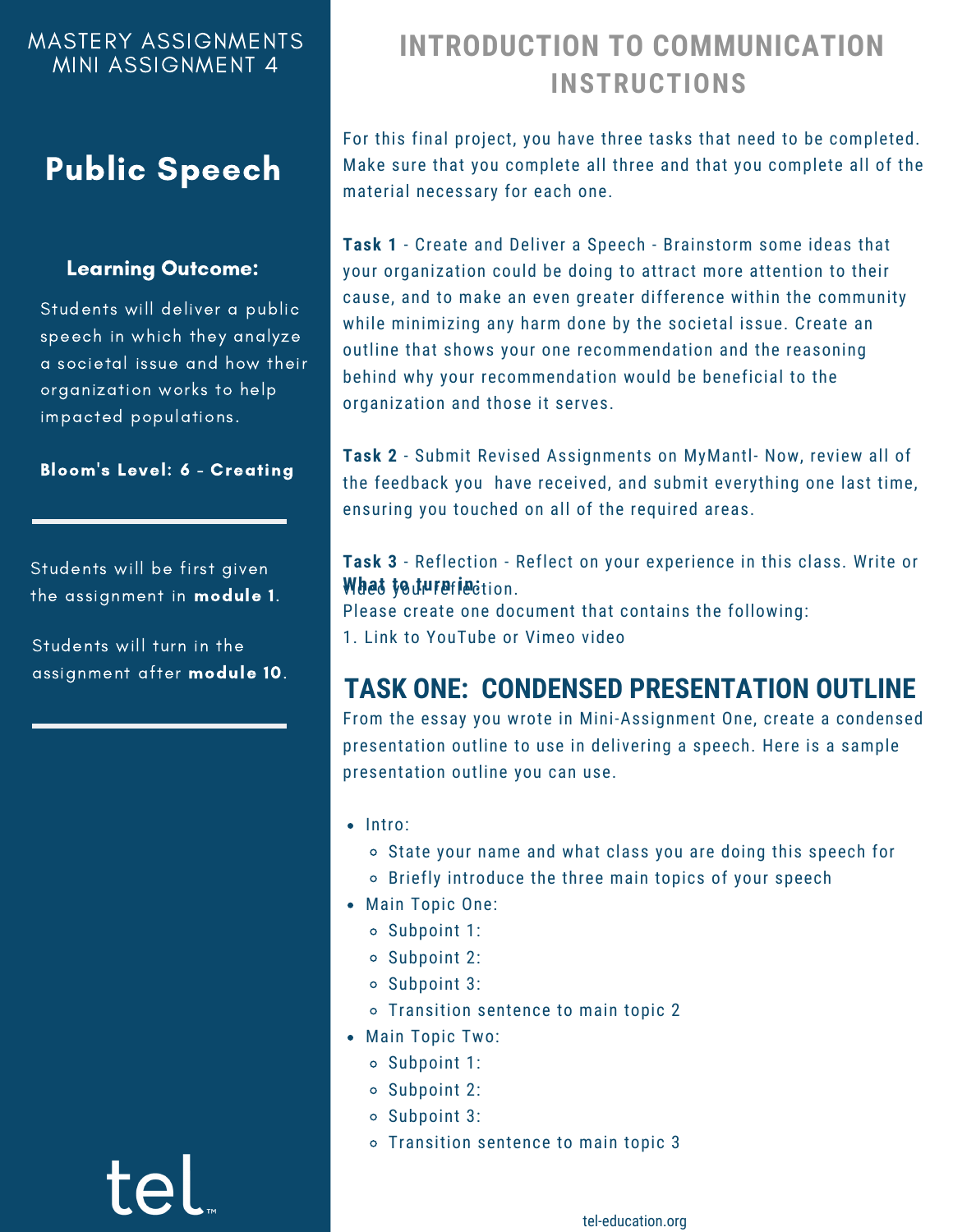#### MASTERY ASSIGNMENTS MINI ASSIGNMENT 4

# Public Speech

#### Learning Outcome:

Students will deliver a public speech in which they analyze a societal issue and how their organization works to help impacted populations.

#### Bloom's Level: 6 - Creating

Students will be first given the assignment in **module 1**.

Students will turn in the assignment after module 10.

#### **Cont.**

- Main Topic Three:
	- Subpoint 1:
	- Subpoint 2:
	- Subpoint 3:
	- Transition sentence to conclusion
- Conclusion: No new information should be presented here Sum up everything you talked about throughout your speech
	- Final thoughts/things to consider

View this speech as teaching your audience about the issue within your community, and how the organization you are profiling is doing their part to minimize any harm done by the societal issue. You are not just reading your essay word for word.

Note: While you will not hand in this presentation outline, you must show it in your speech

### **TASK TWO: DELIVER YOUR SPEECH**

You are going to present this speech to members of the organization you are profiling as well as other important stakeholders. Present this to at least seven members of the organization, if possible. Also make sure you are being filmed to show at least ¾ of your body, but ideally, aim to record yourself so that your full body is shown. Finally, your speech needs to be between six to eight minutes in length.

#### **For this assignment, you will need to film yourself speaking. Your video should follow this format:**

- Introduce yourself to the camera and say what speech you are giving. 1.
- 2. Show your presentation outline card.
- Pan your audience. You need to show that you have the required 3. number of audience members.
- Hand your recording device over to someone that can film you. 4.
- 5. Deliver your speech.

The speech should be delivered extemporaneously, meaning you shouldn't memorize it and you shouldn't read it. You should be familiar enough with the material to be able to speak with only brief references from your presentation outline to remind you of where you are going in the presentation. The only parts of your presentation that you should read directly to your audience are direct quotations from your sources.